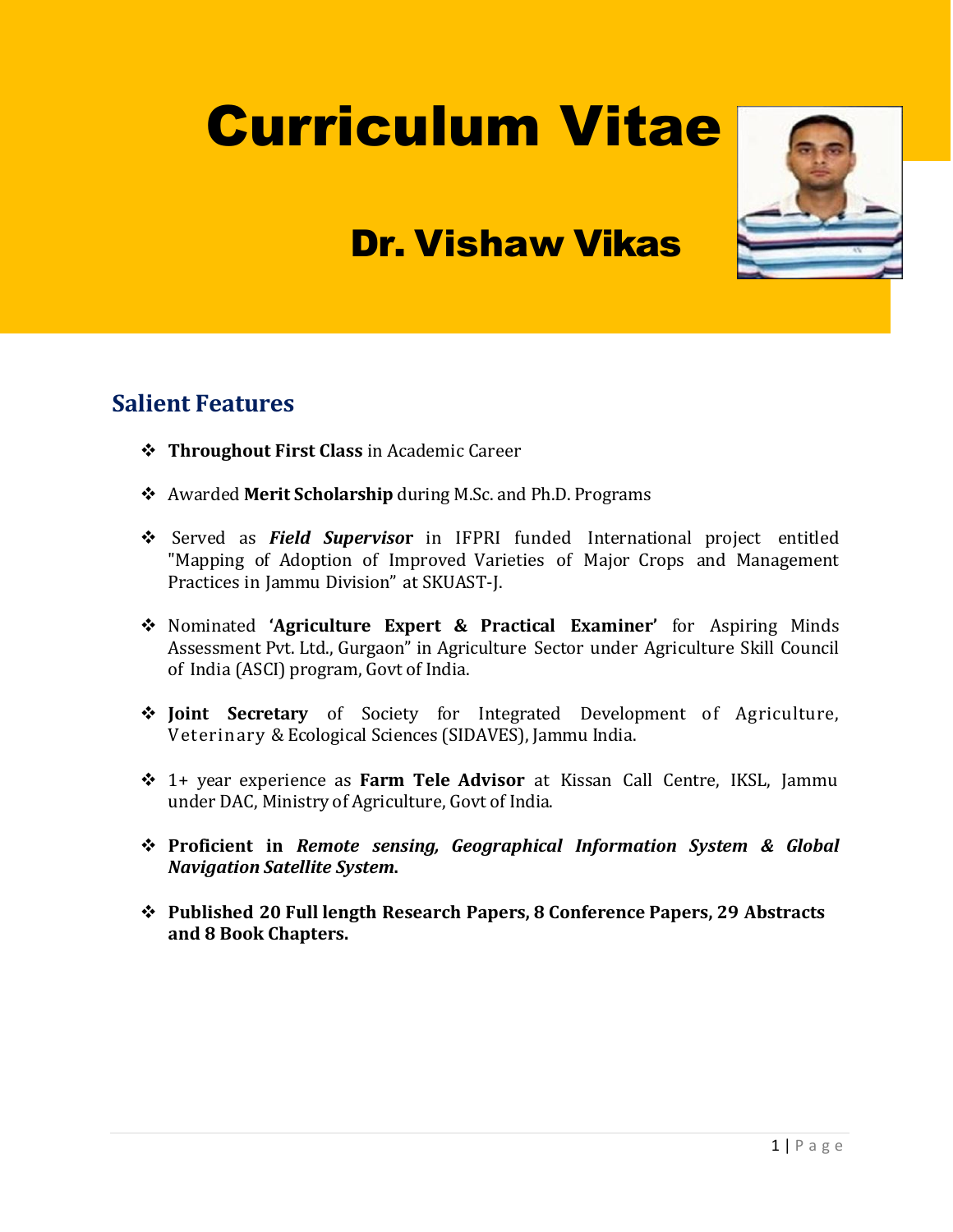#### Personal Details:-

**Parentage (Father):-** Dr. Jag Paul Sharma

**(Mother):-** Mrs. Kusum Lata

**Date of Birth: -** 26th November 1990

**Nationality: -** Indian

**E- mail: -** vishaw.vikas@gmail.com

**Contact nos: -** (+91)99063-96662, (+91)94191-34737

**Web: -** www.vtravelzone.com

**Marital Status: -** Married

**Mailing address:** 496 Digiana Rani Talab Near Vishawkarma Chowk, Jammu (J&K), India-

180010

**Permanent address:** 496 Digiana Rani Talab Near Vishawkarma Chowk, Jammu (J&K),

India- 180010

#### Academic Qualifications:-

| S. No. | Degree / Course                                                                                            | Year | <b>Name of University</b> | Remarks, if any |
|--------|------------------------------------------------------------------------------------------------------------|------|---------------------------|-----------------|
| 1.     | <b>B.Sc. Agriculture</b>                                                                                   | 2012 | <b>SKUAST JAMMU</b>       | OGPA-7.32       |
| 2.     | <b>M.Sc. Agriculture</b><br>Major: Soil Science &<br><b>Agricultural Chemistry</b><br>Minor: Agronomy      | 2015 | <b>SKUAST JAMMU</b>       | OGPA-7.97       |
| 3.     | Ph. D. Agriculture<br>Major: Soil Science &<br><b>Agriculture Chemistry</b><br>Minor: Vegetable<br>Science | 2019 | <b>SKUAST JAMMU</b>       | OGPA-8.12       |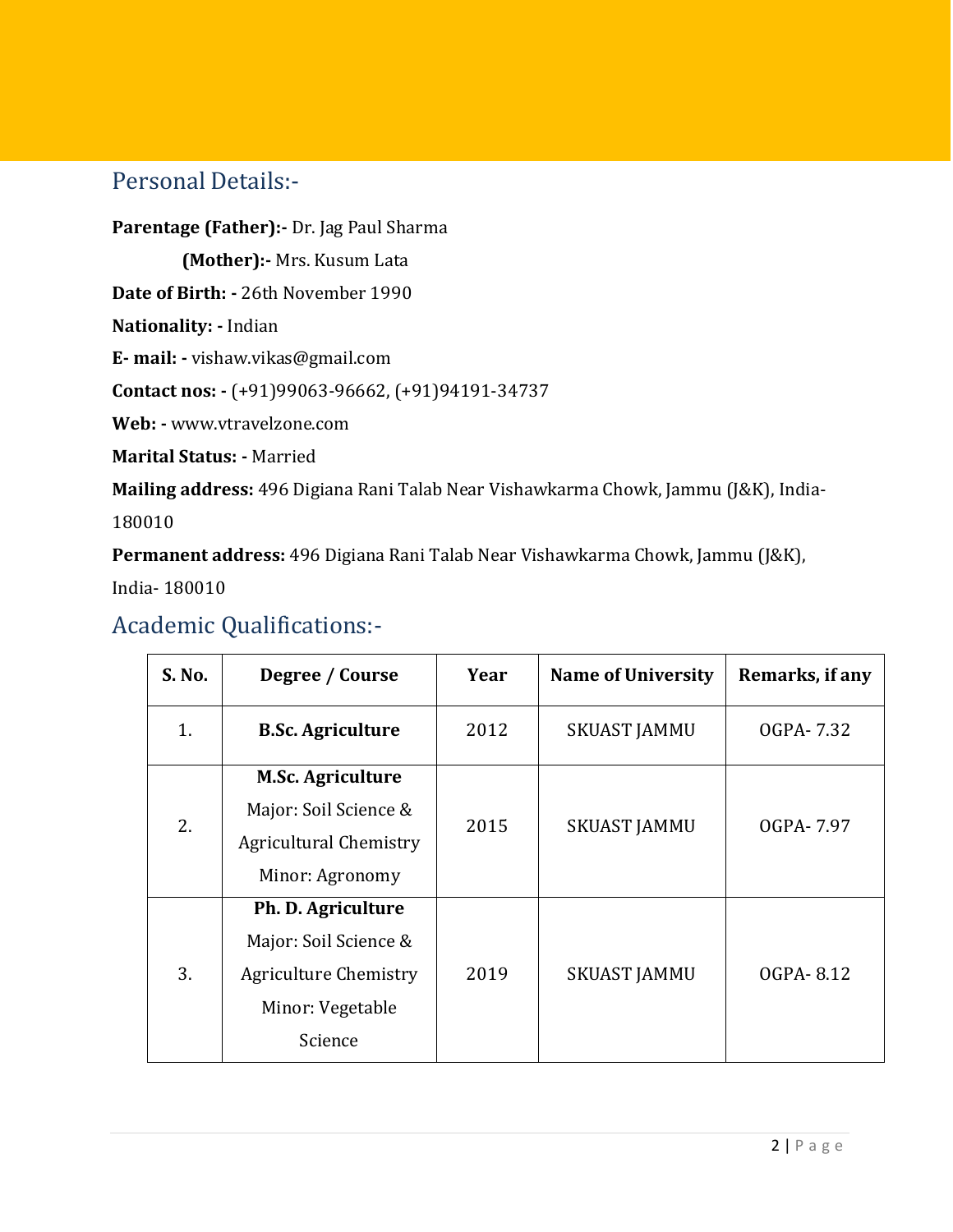### Miscellaneous Qualifications:-

| Year    | <b>OGPA</b>  | Degree/Program                                                                                                          |  |  |
|---------|--------------|-------------------------------------------------------------------------------------------------------------------------|--|--|
| 2016    | 8.00         | Test of English in Foreign Language (TOEFL)<br>English Testing Services (ETS), USA                                      |  |  |
| 2016    | lNot Offered | <b>Basics of Remote Sensing, GIS &amp; GNSS</b><br>Indian Institute of Remote Sensing (IIRS), ISRO                      |  |  |
| 2013-14 | 8.00         | Diploma in Basic Programming Applications<br>Rashtriya Saksharta Abhiyaan under Shiva College of IT & Management, Jammu |  |  |

#### WorkExperience:-

| S. No. | <b>Position</b>                                          | <b>Duration</b> | <b>Total Duration</b><br>in years |           |
|--------|----------------------------------------------------------|-----------------|-----------------------------------|-----------|
|        |                                                          | From            | To                                |           |
| 1.     | Senior Research<br>Fellow (FASAL)                        | Sep, 2018       | Till date                         | 1.4 years |
| 2.     | Agriculture<br><b>Expert &amp; Practical</b><br>Examiner | Oct, 2018       | Till date                         |           |
| 3.     | <b>Field Supervisor</b>                                  | July, 2018      | Aug, 2018                         | 40 days   |
| 4.     | Farm Tele<br>Advisor                                     | July, 2012      | July, 2013                        | 1 year    |

#### External Assessments Conducted:-

1. *Floriculture expert* and Practical examiner at KVK Samba, Jammu (J&K) of Batch No. 424252 for Aspiring Minds under Pradhan Mantri Kaushal Vikas Yojana (PMKVY) & ASCI on 12th February 2019.

2. *Bee keeping expert* and Practical examiner at KVK Kathua, Jammu (J&K) of Batch No. 428929 for Aspiring Minds under Pradhan Mantri Kaushal Vikas Yojana (PMKVY) & ASCI on 19th March 2019.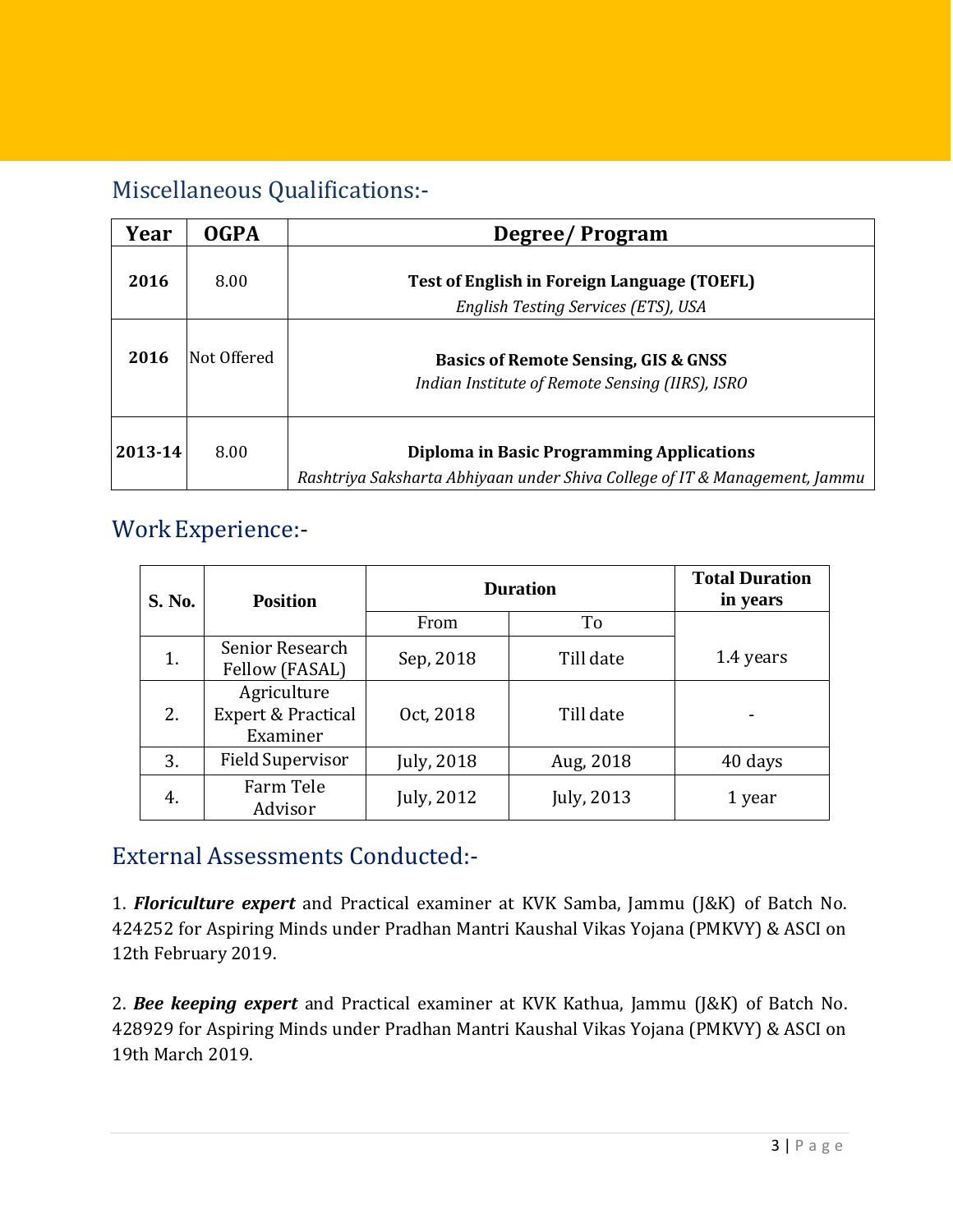3. *Vermicompost expert* and Practical examiner at KVK Reasi, Jammu (J&K) of Batch No. 429516 for Aspiring Minds under Pradhan Mantri Kaushal Vikas Yojana (PMKVY) & ASCI on 22nd March 2019.

4. *Bee keeping expert* and Practical examiner at SAMETI Jammu, Directorate of Extension SKUAST Jammu (J&K) of Batch No. 431387 for Aspiring Minds under Pradhan Mantri Kaushal Vikas Yojana (PMKVY) & ASCI on 29th March 2019.

#### Awards

- 1. **Best paper award in oral presentation category a t** International S ymposium on "Advances in Agrometeorology for managing climatic risks of farmers" held at JNU Convention Centre, New Delhi.
- 2. *Best Master Thesis Award* in the field of Soil Science awarded by Society for Integrated Development of Agriculture, Veterinary and E cological Sciences (SIDAVES)
- *3. 2016-2019*

Post Graduate Merit Scholarship in **Doctor of Philosophy in Agriculture (Ph.D. Agriculture).**

*4. 2013-2015*

Post Graduate Merit Scholarship in **Masters of Science in Agriculture (M.Sc. Agriculture).**

*5. 2015*

**3rd Best poster presentation** at 4th Jammu and Kashmir Agricultural Science Congress, on "Technological Innovations, Opportunities and Challenges for Sustainable Rainfed Agriculture for Food and Livelihood Security" for topic "Mapping of Macronutrient Status of Soils using GIS technique in Kathua district of J&K" by Vishaw Vikas, K.R Sharma and Vikas Sharma at SKUAST Jammu.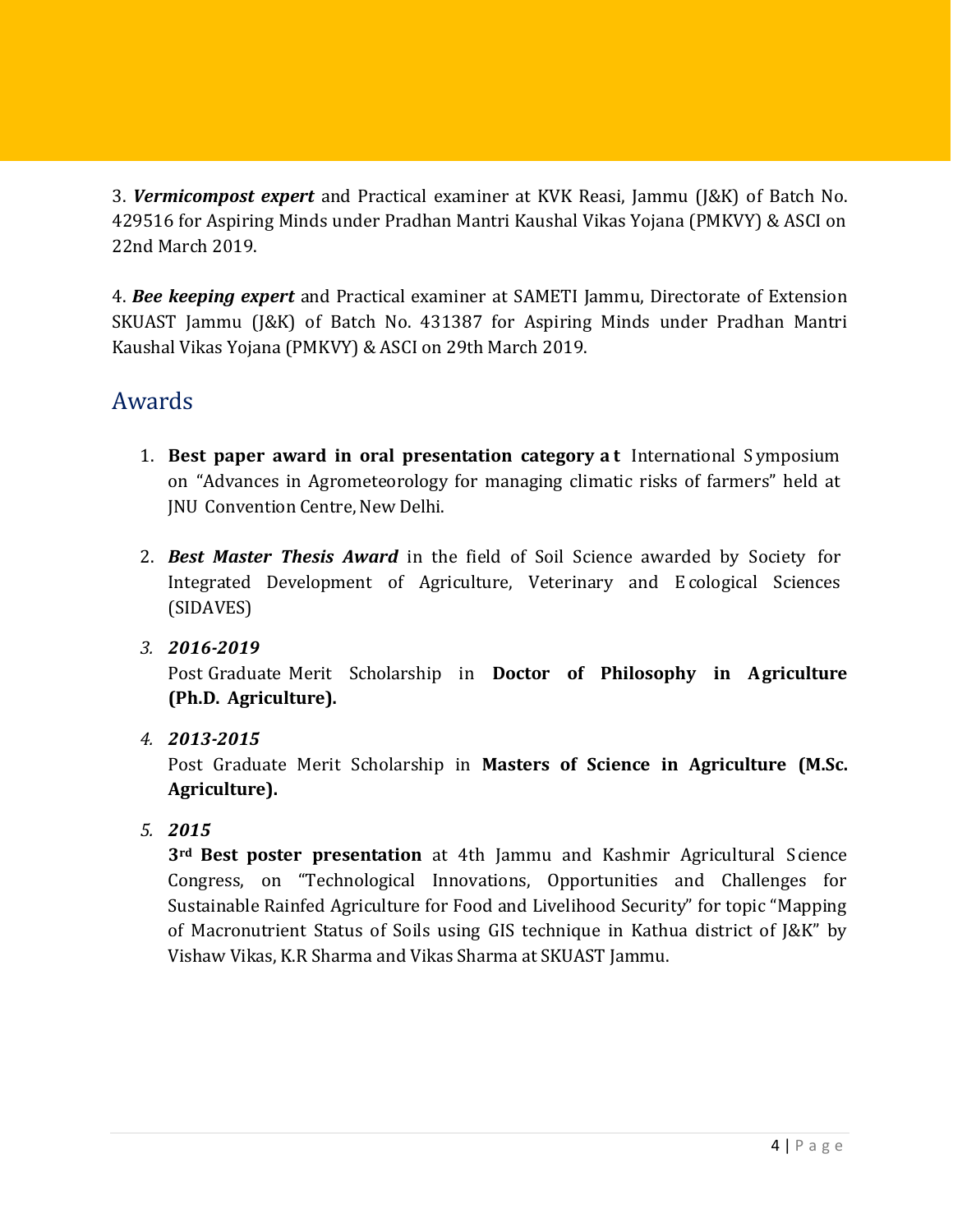#### Research Papers

- 1. **Vishaw Vikas**, Mondal A.K., Sharma Jag Paul and Verma Divyansh. 2020. Studies on impact of organic manures on soil secondary and micro nutrients following two year vegetable cropping pattern (Okra-Dhaincha-Broccoli). *Journal of Pharmacognosy and Phytochemistry.* 9(1), *P.P- 993-998*, NAAS Rating:- 5.21
- 2. **Vishaw Vikas,** Mondal A.K., Sharma Jag Paul and Verma Divyansh. 2020. Application of organic manures and their influence on Broccoli growth and yield parameters. *International Journal of Current Microbiology and Applied Sciences* (Accepted\*) NAAS Rating:- 5.38
- 3. **Vishaw Vikas,** Sharma Vikas and Sharma Jag Paul. 2020. Mapping of soil physicochemical properties and soil separates in the transition zone of foothills of Shivaliks of Kathua region using GIS approach. *International Journal of Chemical Studies*. 8(1), *P.P- 1293-1299*, NAAS Rating:- 5.31
- 4. **Vishaw Vikas**, Sharma Vikas, Sharma K.R. and Sharma Jag Paul. 2020. Investigation of Spatial Variability of soil nutrients status in soils of Kathua under North Western Himalayas. *Multilogic in Science.* (Accepted\*) NAAS Rating:- 5.20
- 5. **Vishaw Vikas,** Sharma Jag Paul, Dhotra Balbir, Sharma Amitesh and Verma Divyansh. 2020. Application of organic manures and their influence on Okra growth parameters. *Journal of Pharmacognosy and Phytochemistry.* 9(1), *P.P-999-1005*, NAAS Rating:- 5.21
- 6. **Vishaw Vikas,** A.K. Mondal, Vikas Sharma, Mahinder Singh and Jag Paul Sharma. 2020. Soil nutrient and crop growth dynamics in organically managed legume based cropping system. *International Journal of Current Microbiology and Applied Sciences* (Accepted\*) NAAS Rating:- 5.38
- 7. **Vishaw Vikas**, Sharma Vikas and Panotra Narinder. 2018. Mapping of Soil Macronutrients in the Kathua District of Jammu region using GIS approach. *International Journal of Chemical Studies*. 6(3), *P.P- 2661-2666,* NAAS Rating:- 5.31
- 8. Sabhyata Sharma, S.W. Kolte, **Vishaw Vikas** and Vaishnavi Dhanorkar. 2020. Biochemical basis for diagnosis of Theileriosis in cattle and buffaloes.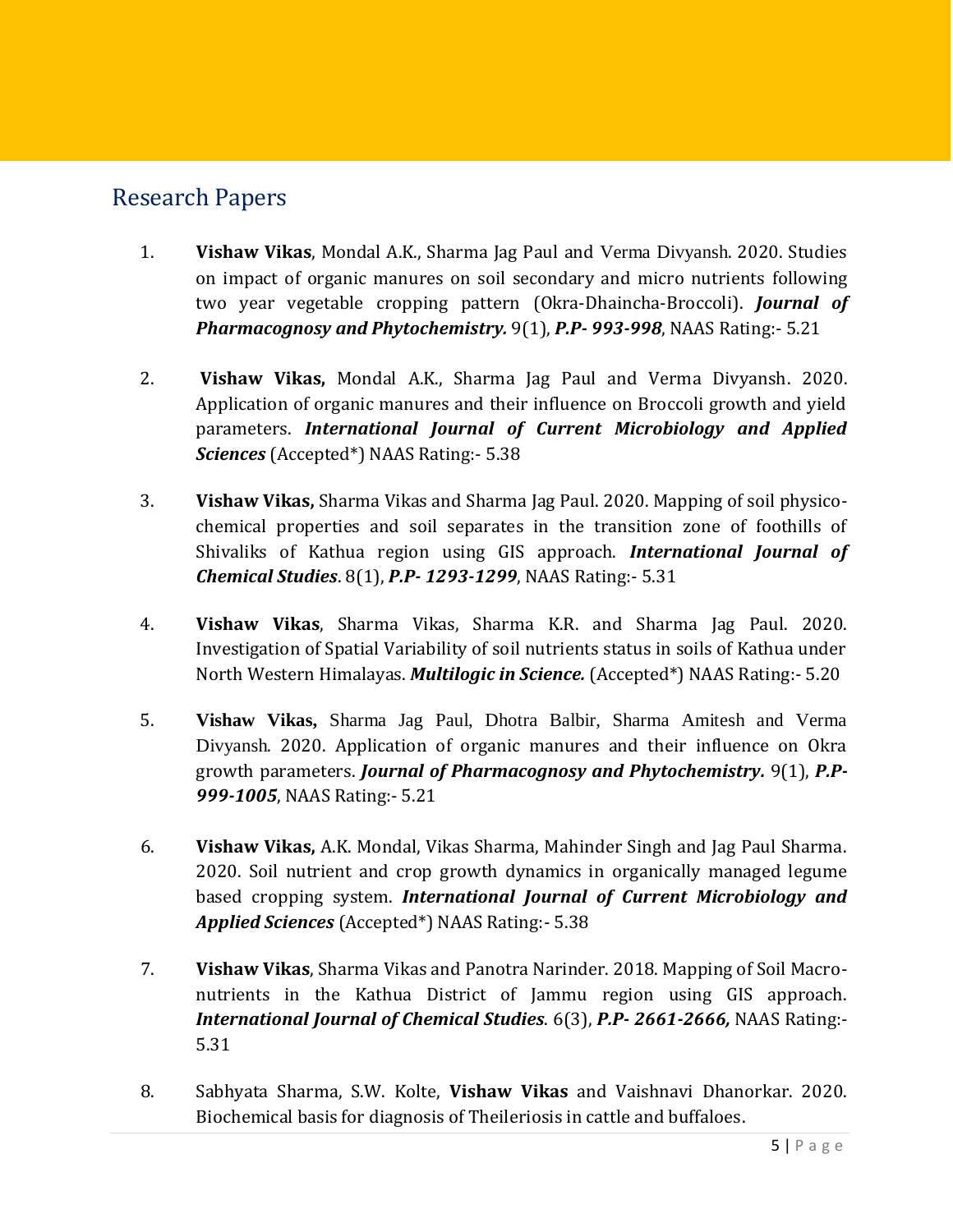*International Journal of Current Microbiology and Applied Sciences* (Accepted\*) NAAS Rating:- 5.38

- 9. Singh Aarushi, **Vishaw Vikas**, Panotra Narinder and Sharma Sabhyata. 2019. Analyzing the drug release through dissolution technique of Rifampicin, Isoniazid and Pyrazinamide (3-FDC) using HPLC. 2019. *Journal of Pharmacognosy and Phytochemistry.* 8(6), *P.P- 670-675,* NAAS Rating:- 5.21
- 10. SK Singh, **Vishaw Vikas**, Reena, Satesh Kumar, N Panotra and Amitesh Sharma. 2019. Relative efficacy of *Bacillus thuringiensis* against *Spodoptera litura* (Fab.) on Okra grown under differential organic manure application. *Journal of Entomology and Zoology Studies.* 7(1), *P.P- 1596-1599,* NAAS Rating:- 5.53
- 11. Enoch Spalbar, **Vishaw Vikas**, Asim Kumar Mondal, Pradeep K. Rai, Ajay P. Rai and Narinder Panotra. 2019. Analyzing the micronutrient status of basmati growing areas of Jammu subtropical region. *International Journal of Chemical Studies*. 7(5), *P.P- 1512-1514,* NAAS Rating:- 5.31
- 12. Panotra Narinder, **Vishaw Vikas** and Kumar Ashwani. 2018. Effect of Pre-Planting and Pre-Emergence herbicides on growth and yield of Rajmash var. PDR-14. *International Journal of Chemical Studies.* 6(2), *P.P- 1423-1425,* NAAS Rating:- 5.31
- 13. Dhotra Balbir, Bakshi Prashant, Jeelani Mohd. Iqbal and **Vishaw Vikas**. 2018. Influence of foliar application of micronutrients on fruit growth, yield and quality of peach cv. Shan-e-Punjab. *The Indian Research Journal of Genetics & Biotechnology.* 10(1), *P.P- 105-112,* NAAS Rating:- 4.95
- 14. Abrol Vikas, Sharma Peeyush and **Vishaw Vikas**. 2017. Biochar for future food security: An overview. *Rashtriya Krishi.* 12(1), *P.P- 95-97,* NAAS Rating:- 3.25
- 15. Kumar Vijay, Kumar Rakesh, Singh V.B., Arora Rohit and **Vishaw Vikas**. 2017. Organic Mulch- A soil conditioner cum nutrient supplier: A review. *New Agriculturist.* 28(1), *P.P- 293-297,* NAAS Rating:- 4.26
- 16. Panotra Narinder, Gupta Vinod, Kumar Pawan, Kumar Ashwani and **Vishaw Vikas**. 2016. Future strategies for sustainable livelihood of small and marginal farmers in Rajouri district of Jammu and Kashmir. *International Journal of*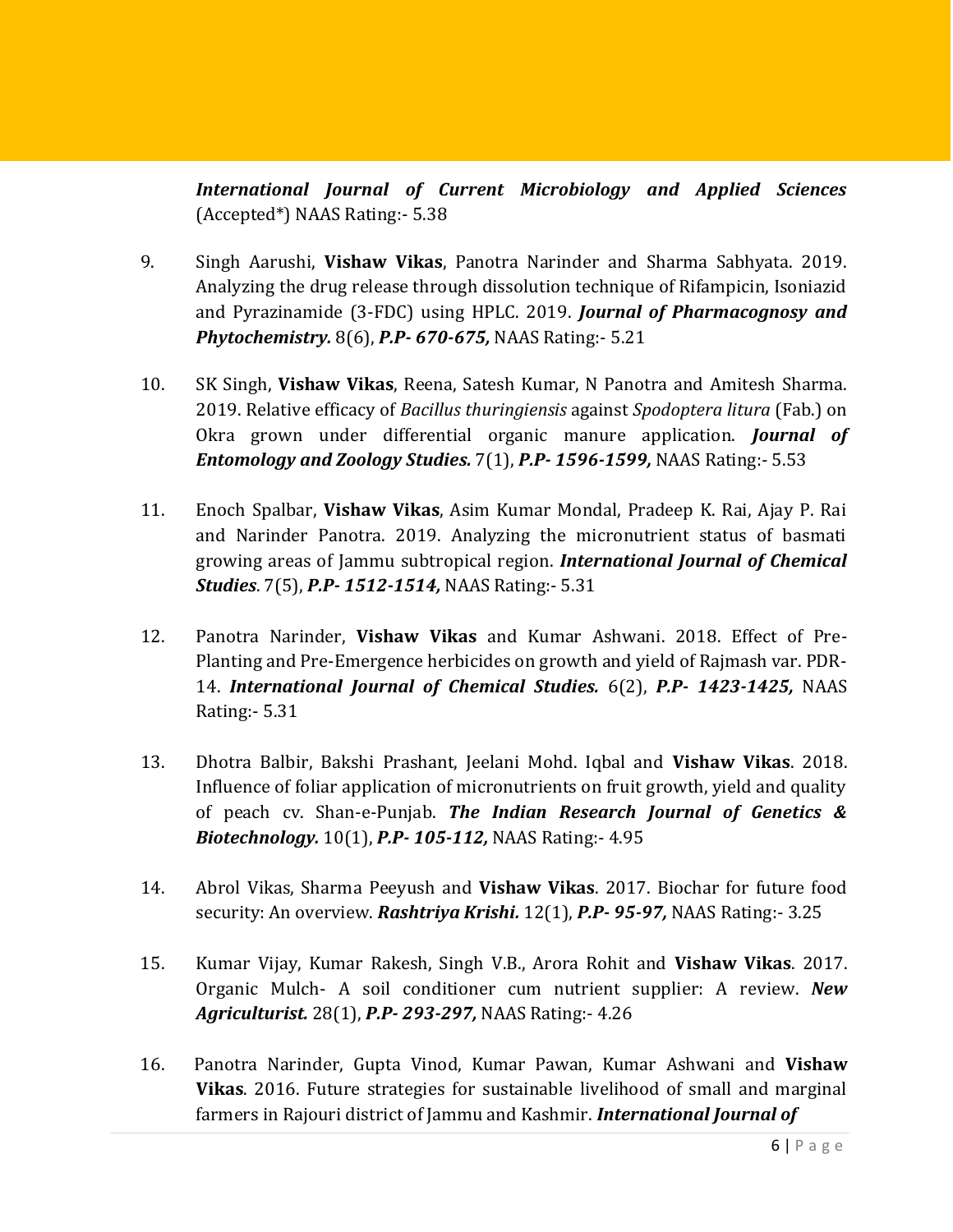*Agriculture, Environment and Biotechnology.* 9(6), *P.P- 1015-1021,* NAAS Rating:- 4.69

- 17. Sharma Peeyush, Abrol Vikas, Sharma K.R., Sharma Neetu, Phogat V.K. and **Vishaw Vikas**. 2016. Impact of conservation tillage on soil organic carbon and physical properties – a review. *International Journal of Bioresource and Stress Management.* 7(1)*, P.P- 151-16,* NAAS Rating:- 4.65
- 18. **Vishaw Vikas,** Mondal A.K., Sharma Vikas, Abrol Vikas and Sharma Jag Paul. 2020. Influence of organic manures on soil organic carbon, physical and crop growth parameters following Okra-Dhaincha-Broccoli cropping sequence. *Journal of Environmental Biology.* (Submitted\*, LM-1300)
- 19. **Vishaw Vikas.** 2020. Mapping of Soil micro nutrients (Fe, Mn, Cu, Zn) in the Transition Zone of foothills of Shivaliks of Kathua region using GIS approach. *Bangladesh Journal of Botany*. (Submitted\*, BJB-218-19)
- 20. **Vishaw Vikas**, Mondal A.K., Sharma Vikas and Sharma Jag Paul. 2020. Analyzing the impact of organic manures on soil microbial and enzymatic health following Okra-Broccoli cropping pattern. *International Journal of Agriculture and Biological Sciences.* (Submitted\*)

#### Conference Papers

- 1. **Vishaw Vikas,** Vikas Sharma, Charu Sharma and Aarushi Singh. 2019. Drone technology as a tool to manage climate change. 5th J&K Agriculture Science Congress, SKUAST Jammu from 14th to 16th October 2019. *P.P- 74-84*
- 2. **Vishaw Vikas,** Mahinder Singh, Vikas Abrol, Narinder Panotra and Balbir Dhotra. 2019. Geospatial technologies for climate resilience in agriculture.  $5<sup>th</sup>$  [&K Agriculture Science Congress, SKUAST Jammu from 14th to 16th October 2019. *P.P- 86-91*
- 3. P.K. Rai, G.K.Rai, Vikas Tandon, Satish Sharma and **Vishaw Vikas**. 2019. Application of Bio-fertilizer for Sustainable Agriculture. Recent Advances in Production of Bio-Fertilizers and Bio-Pesticides. ICAR Sponsored Short Course, SKUAST Jammu from 13th to 22nd November 2019. *P.P- 136-143*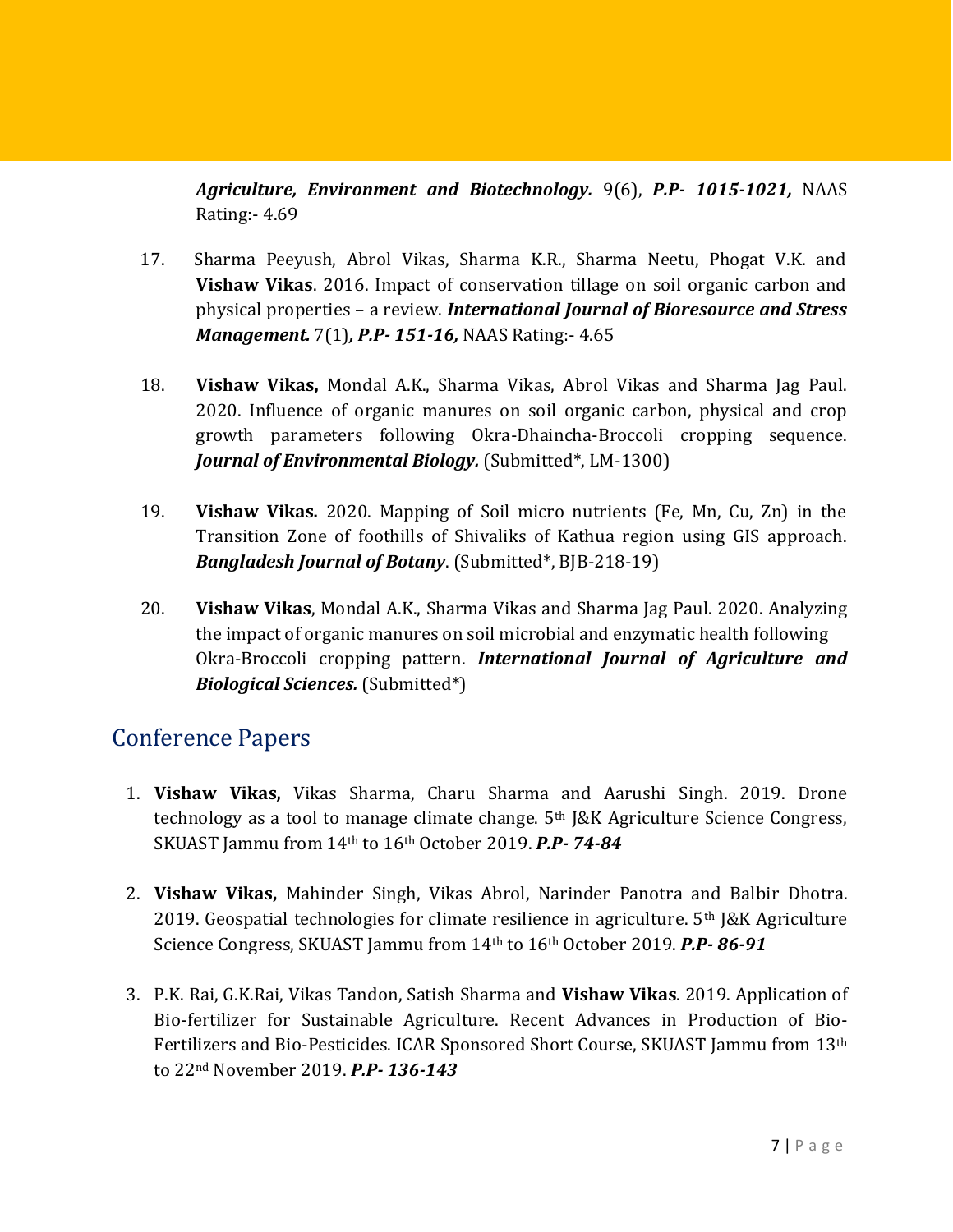- 4. Satish K. Sharma, Amarjit K. Nath, Vishal Gupta, **Vishaw Vikas**, Rohit Sharma, Vikas Sharma, Anil K. Singh, Pradeep K. Rai and Akash Sharma. 2019. Climate Change: A challenge for sustainable agricultural production. 5th J&K Agriculture Science Congress, SKUAST Jammu from 14th to 16th October 2019. *P.P- 192-194*
- 5. PK Rai, Vikas Tandon, GK Rai, Vishal Gupta and **Vishaw Vikas**. 2019. Bio-fertilizers and sustainable fruit production. 5th J&K Agriculture Science Congress, SKUAST Jammu from 14th to 16th October 2019. *P.P- 195-198*
- 6. Narinder Panotra, Vinod Gupta, Vishal Sharma, **Vishaw Vikas** and Ashwani Kumar. 2016. Potential and Problems of Organic Farming in Cereal Production with special reference to Jammu and Kashmir, (Special Issue) Society for Science and Nature, RTEASTN/Proceeding of 2016. *P.P- 430-433*
- 7. Sharma, Jag Paul, Singh J.P. and **Vishaw Vikas.** 2014. Organic Agriculture: A Way forward for Indian Agriculture *(Lead Paper)*. National Workshop on Retrospective and Prospective Analysis of Indian Agriculture: The Roadmap Ahead, from to 18th November 2014. GBPUAT Pantnagar. *P.P- 53-62*
- 8. Sharma Jag Paul and **Vishaw Vikas**. 2013. Organic Farming for Sustainable Food and Nutritional Security. Winter School on Ensuring Livelihood Security through Agroforestry in an Era of Climate Change, SKUAST Jammu from 13th November 2013 to 3rd December 2013.

#### **Abstracts**

- 1. **Vishaw Vikas,** KR Sharma, Vikas Sharma and P K Rai. 2019. Mapping of Soil Physicochemical properties in the Transition Zone of North Western Himalayas of J&K. 4th SCSI International Conference on soil and water resources management for climate smart agriculture and global food and livelihood security, New Delhi from 5<sup>th</sup> to 9<sup>th</sup> November 2019. (Accepted\*)
- 2. **Vishaw Vikas,** Jag Paul Sharma, Mahender Singh, Rohit Sharma, Charu Sharma and Veena Sharma. 2019. Remote Sensing: An effective space tool in field of agriculture. 5th J&K Agriculture Science Congress, SKUAST Jammu from 14th to 16th October 2019. *P.P- 50*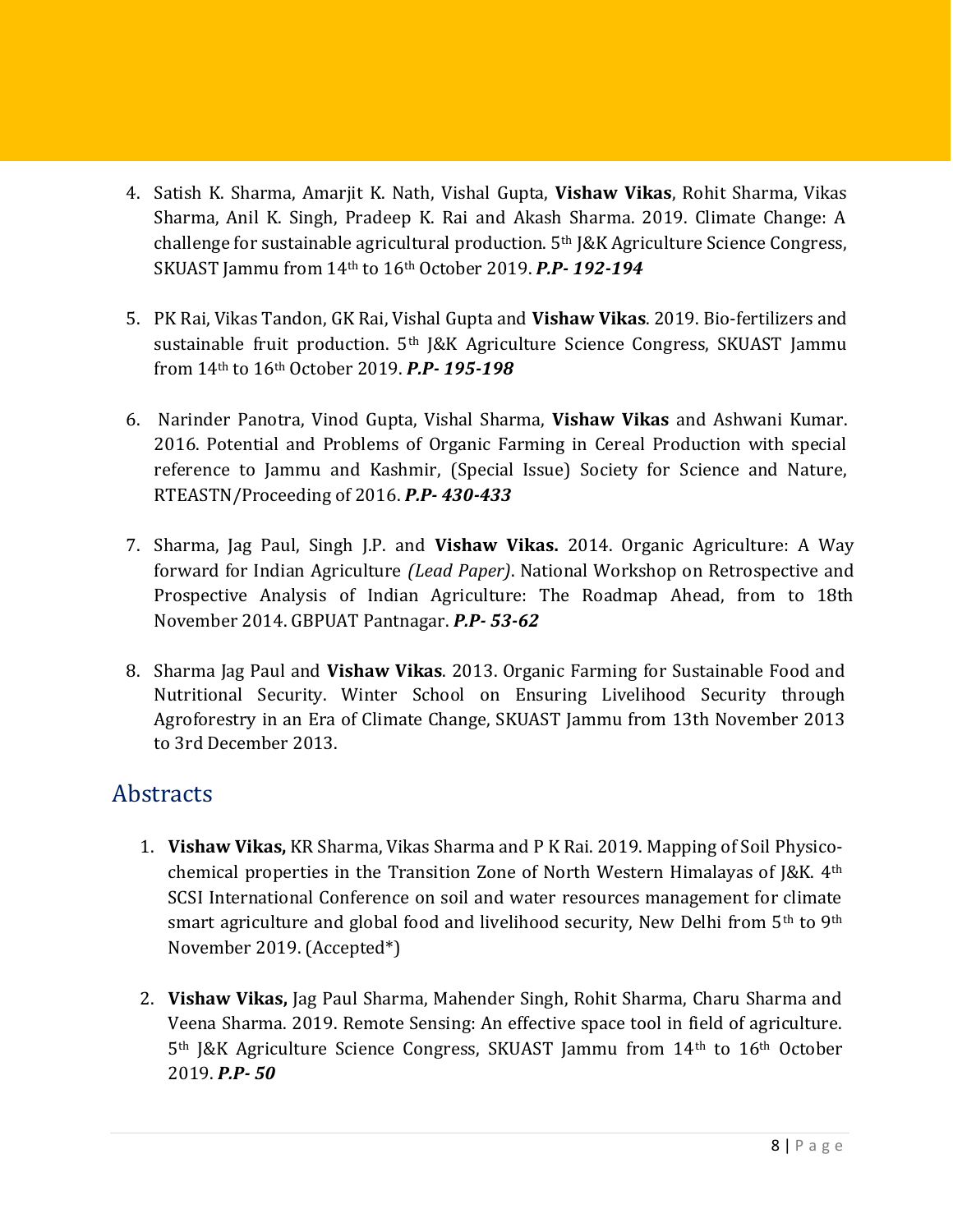- 3. Satish K. Sharma, Vishal Gupta, Akash Sharma, Amrish Vaid, Rohit Sharma, **Vishaw Vikas,** Vishal Raina, Mamta Sharma, Neetu Sharma and Nirij Singh. 2019. Impact of climate change on quality seed production. Variability in rainfall and effective onset of the growing season over Jammu region. 5th J&K Agriculture Science Congress, SKUAST Jammu from 14th to 16th October 2019. *P.P- 9*
- 4. Mahender Singh, Charu Sharma, **Vishaw Vikas,** Veena Sharma, B.C. Sharma, Rohit Sharma and Vikas Gupta. 2019. Variability in rainfall and effective onset of the growing season over Jammu region. 5th J&K Agriculture Science Congress, SKUAST Jammu from 14th to 16th October 2019. *P.P- 73*
- 5. Rohit Sharma, Mahender Singh, Deepak Kumar, Vikas Sharma, Sunil Mishra, Narinder Panotra, Charu Sharma, **Vishaw Vikas** and Vishal Sharma. 2019. Agrometeorological advisory services- A boon for farmers in Indian Agriculture. 5<sup>th</sup> J&K Agriculture Science Congress, SKUAST Jammu from 14th to 16th October 2019. *P.P- 52*
- 6. Veena Sharma, Mahender Singh, B.C. Sharma and **Vishaw Vikas.** 2019. Accuracy of rainfall forecast in issuing agromet advisory for low intermediate agro climatic zone of Jammu region. 5th J&K Agriculture Science Congress, SKUAST Jammu from 14th to 16th October 2019. *P.P- 51*
- 7. Aarushi Singh, A.K. Singh and **Vishaw Vikas**. 2019. Analyzing the drug release of Rifampicin, Isoniazid and Pyrazinamide (3-FDC) using High Performance Liquid Chromatography (HPLC). 5th J&K Agriculture Science Congress, SKUAST Jammu from 14th to 16th October 2019. *P.P- 127*
- 8. Balbir Dhotra, **Vishaw Vikas**, Munish Sharma, Amitesh Sharma, S. K. Singh, Narinder Panotra, Akash Sharma and Anil Bhushan. 2019. Role of Organic Farming in Soil Health and Food Crop Quality-An Overview. National Conference on Women Empowerment through Agro-Entrepreneurships for Security (WE-2019) from February 07-08, 2019. SKUAST Jammu. *P.P- 50-51*
- 9. Satish K. Sharma, Akash Sharma, Vishal Gupta, Rohit Sharma, Neetu Sharma, Mamta Sharma and **Vishaw Vikas**. 2019. Mushroom Cultivation- An Approach towards Women Entrepreneurship through Self-Help Group. National Conference on Women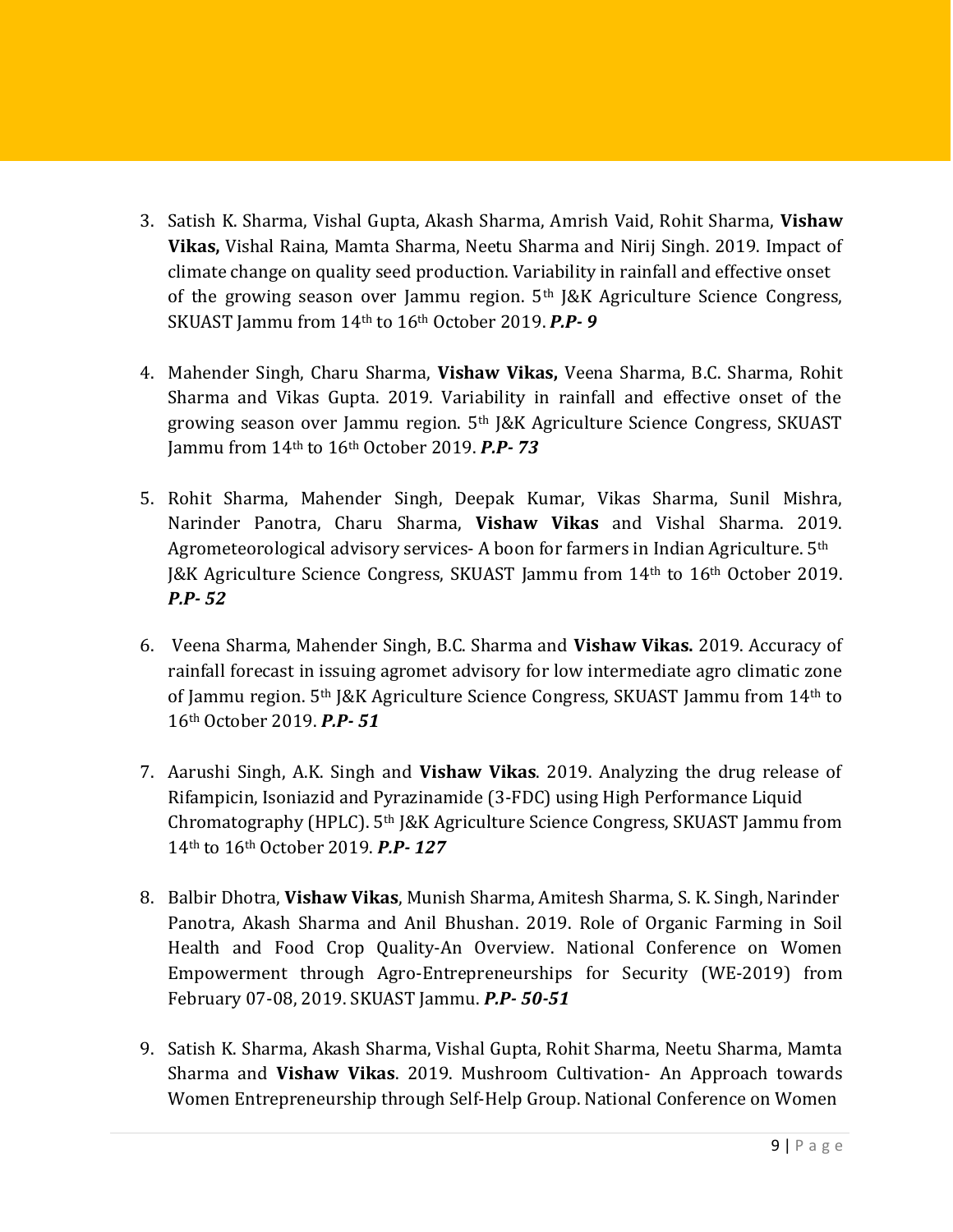Empowerment through Agro-Entrepreneurships for Security (WE-2019) from February 07-08, 2019. SKUAST Jammu. *P.P-15-16*

- 10. Balbir Dhotra, Munish Sharma, Amitesh Sharma, Narinder Panotra, Akash Sharma, Anil Bhushan, S. K .Singh, Vikas Sharma and **Vishaw Vikas**. 2018. National Seminar on Smart Technologies to Boost Farm Profitability and Socio-Economic Status of Rural India from November 19-20, 2018. SKUAST Jammu. *P.P- 93*
- 11. Balbir Dhotra, Munish Sharma, Parshant Bakshi, P.K. Rai, Sanjay Khajuria, Satesh Kumar, Manoj Kumar and **Vishaw Vikas**. 2018. National Seminar on Smart Technologies to Boost Farm Profitability and Socio-Economic Status of Rural India from November 19-20, 2018. SKUAST Jammu. *P.P- 107*
- 12. **Vishaw Vikas** and Aggarwal Ravi. 2018. Mapping of Available potassium in soils of transition zone of North Western Himalayas. National Conference on Innovative Technological Interventions for doubling Farmers income from February 08-10, 2018. SKUAST Jammu. *P.P- 236-237*
- 13. Gavneet Sawhney and **Vishaw Vikas.** 2018. Forthcoming Revolution in the Era of Food Science: Cellular Agriculture. National Conference on Innovative Technological Interventions for doubling Farmers income from February 08-10, 2018. SKUAST Jammu. *P.P- 220*
- 14. Neeru Sadotra and **Vishaw Vikas.** 2018. Organic Farming and Disease management. National Conference on Innovative Technological Interventions for doubling Farmers income from February 08-10, 2018. SKUAST Jammu. *P.P- 303-304*
- 15.Sudan Mehakdeep Kaur and **Vishaw Vikas**. 2018. Long-term effects of organic and conventional farming on soil productivity. National Conference on Innovative Technological Interventions for doubling Farmers income from February 08-10, 2018. SKUAST Jammu. *P.P- 222*
- 16. Bhoye R.C., Sharma M. P., Sharma K.R., A. Samanta, Sharma Vikas, **Vishaw Vikas** ,Mamta Devi, Bhushankumar Sabale, Arora Rohit, Manoj kumar, Owais Ali Wani, B.Dhotra. 2018. Effect of organic manures and inorganic fertilizers on soil health.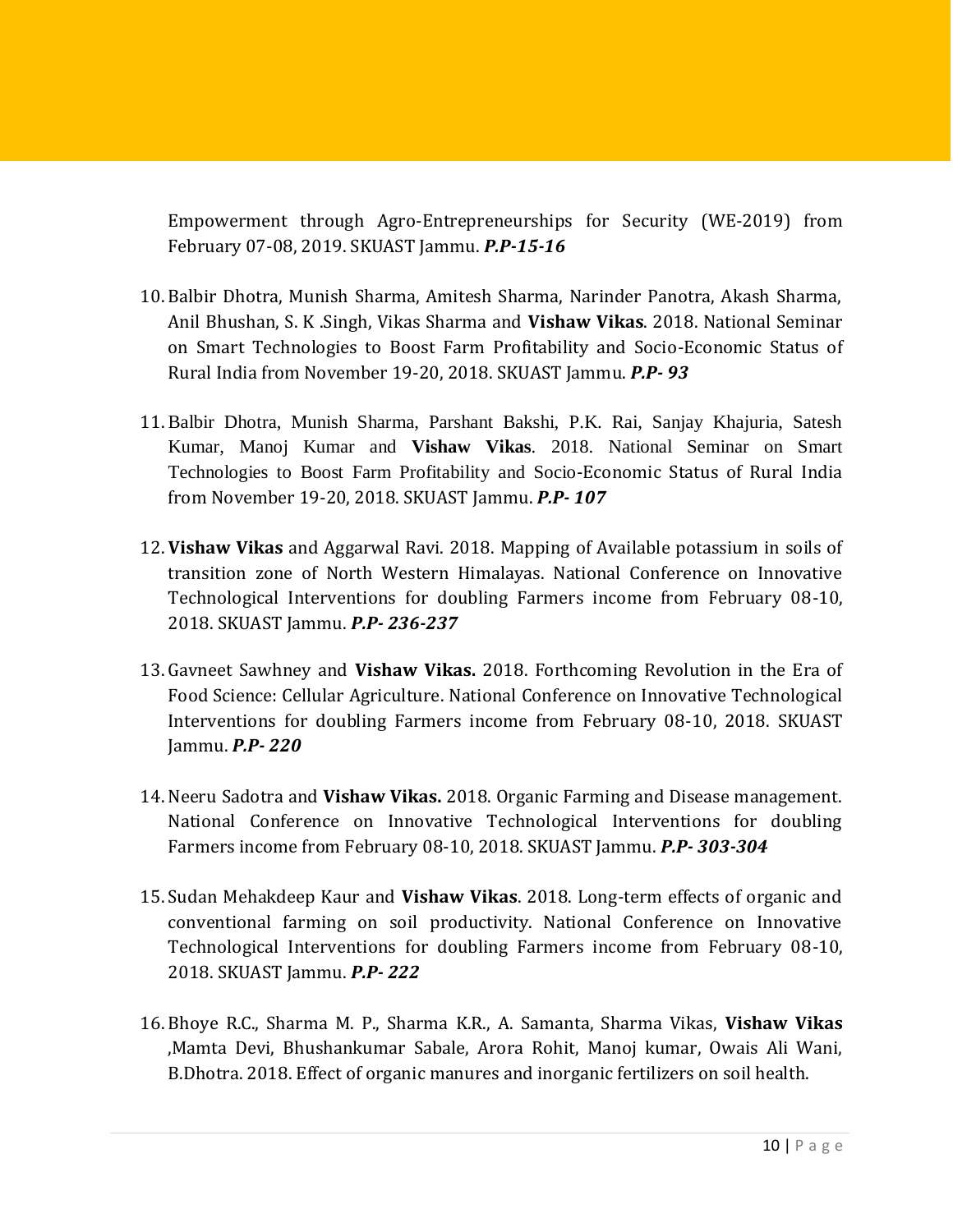National Conference on Innovative Technological Interventions for doubling Farmers income from February 08-10, 2018. SKUAST Jammu. *P.P- 219*

- 17. R.C. Bhoye, M. P. Sharma, K.R.Sharma, A. Samanta, Vikas Sharma , A.K.Mondal, V.K.Razdan, Deelip kachroo,Mamta Devi, **Vishaw Vikas**, Bhushankumar Sabale, Manisha Kumar Sharma. 2018. Effect of inorganic, organic and biofertilizer on crop yield and soil characteristics under rainfed maize-wheat cropping system. National Conference on Innovative Technological Interventions for doubling Farmers income from February 08-10, 2018. SKUAST Jammu. *P.P- 219-220*
- 18. Narinder Panotra, **Vishaw Vikas** and Ashwani Kumar. 2017. Evaluation of French bean-Sorghum cropping system as influenced by chemical and mechanical weed management under subtropical agri-ecosystems of western Uttar Pradesh. in the  $26<sup>th</sup>$ National Conference on Natural Resource Management for climate smart sustainable agriculture at College of Post Graduate Studies, CAU (I), Barapani, Shillong (Meghalaya), INDIA during 11-13 Sept., 2017 organized by Soil Conservation Society of India, New Delhi. In collaboration with Central Agricultural University, Imphal (Manipur) *Paper ID 1.20, P.P- 20*
- 19. **Vishaw Vikas**, Sharma Vikas, Sharma Manish Kr. and Panotra Narinder. 2017. Geostatistics: - An important tool for site specific soil management. 19th Annual National Conference of SSCA on Statistics and Informatics in Agricultural & Allied Sciences from March 04-06, 2017. SKUAST Jammu.
- 20. **Vishaw Vikas**, Sharma Vikas and Sharma K.R. 2017. Mapping of Micronutrients in soils of Kathua District of J&K using GIS technique. 19th Annual National Conference of SSCA on Statistics and Informatics in Agricultural & Allied Sciences from March 04- 06, 2017. SKUAST Jammu.
- 21. Narinder Panotra, Jag Paul Sharma, Vikas Sharma Vinod Gupta and **Vishaw Vikas.** 2016**.** Potential and problems of organic farming in cereal production with special reference to Jammu & Kashmir in the international Seminar on "Recent Trends and Experimental Approaches In Science, Technology and Nature" organized by Society for Science and Nature at Indian Institute for Sugarcane Research, Lucknow, UP during 23-24 Dec., 2016 *Paper ID 214, P.P-. 345*
- 22.Panotra Narinder, Ahlawat I.P.S, Singh O.P., Singh A.P. and **Vishaw Vikas**. 2016. Weed management practices on winter French bean (*Phaseolus vulgaris* L.) under irrigated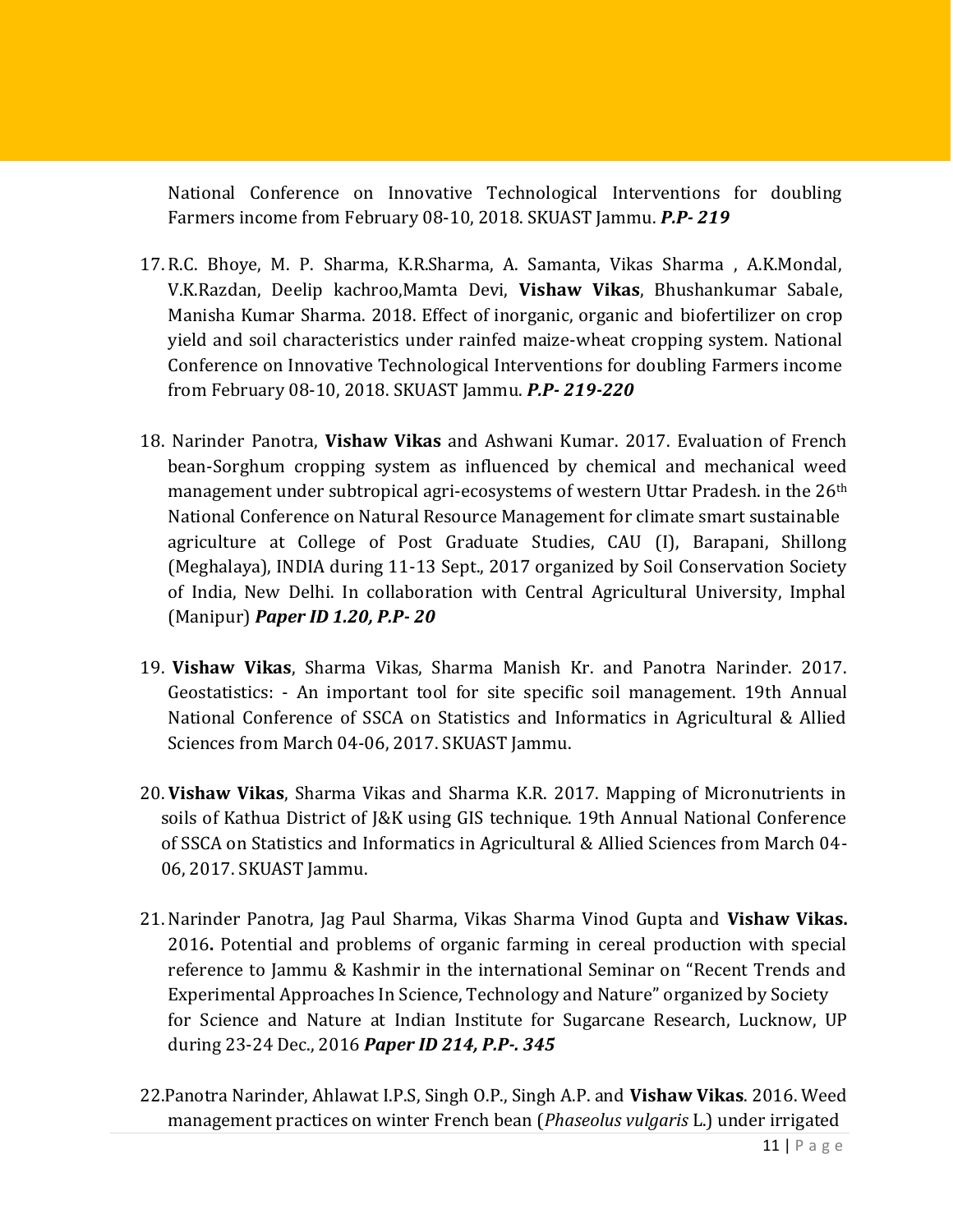conditions of western Uttar Pradesh. 4th International Agronomy Congress from November 22-26, 2016, ICAR-IARI, New Delhi. *P.P- 449, ISA169*

- 23.Gupta Vinod, Panotra Narinder, Gupta Vinod, Sharma Vikas, Sharma Vishal and **Vishaw Vikas**. Productivity of Maize based cropping system in intermediate zone of Jammu and Kashmir. 4th International Agronomy Congress from November 22-26, 2016, ICAR-IARI, New Delhi. *P.P- 531, ISA169*
- 24.Sharma Jag Paul, Singh J.P and **Vishaw Vikas**. Climate Smart Agriculture: perspective in Era of Climate Change. 2016. XXX Convocation Souvenir, November 17, 2016, GBPUAT Pantnagar. *P.P- 40*
- 25.Sharma Peeyush, Abrol Vikas, and **Vishaw Vikas**, Biochar: A source for improving soil physical environment. XXX Convocation Souvenir, November 17, 2016, GBPUAT Pantnagar. *P.P- 81*
- 26.**Vishaw Vikas**, Sharma K.R. and Sharma Vikas .2015. Mapping of Macronutrients in Soils of Kathua district. 4th Jammu and Kashmir Agricultural Science Congress, from October 28-30, 2015. SKUAST Jammu. *P.P-150, Abs. No. 26*
- 27. Arya Vivak M., Sharma Vikas, Sharma Charu, Sharma Rajeev, Bharat Rajeev and **Vishaw Vikas**.2015. Prioritizing Climate Risk Management Practices vis-à-vis Conservation Agriculture: A Way Forward. 4th Jammu and Kashmir Agricultural Science Congress, from October 28-30, 2015. SKUAST Jammu. *P.P- 259, Abs. No. 32*
- 28. Khajuria Shalini, Raina Vishal, Arya Vivek and **Vishaw Vikas**. 2014. Human Resource Development- A Way Forward in Agriculture. National Symposium on Natural Resource Management and Sustainable Hill Farming System for Livelihood Security Hill, from 23 July to 24 July 2014. SKUAST Jammu. *P.P- 161-162, Abs. No. 11*
- 29. Kumar Manoj, Kumar Vijay, **Vishaw Vikas**, Sharma InderJeet and Rai P.K.2014. Evaluation of Water Harvesting techniques and mulching on soil properties and yield in apple cv. Mollies delicious under temperate condition. National Symposium on Natural Resource Management and Sustainable Hill Farming System for Livelihood Security Hill, from 23 July to 24 July 2014. SKUAST Jammu. *P.P- 116, Abs. No. 14*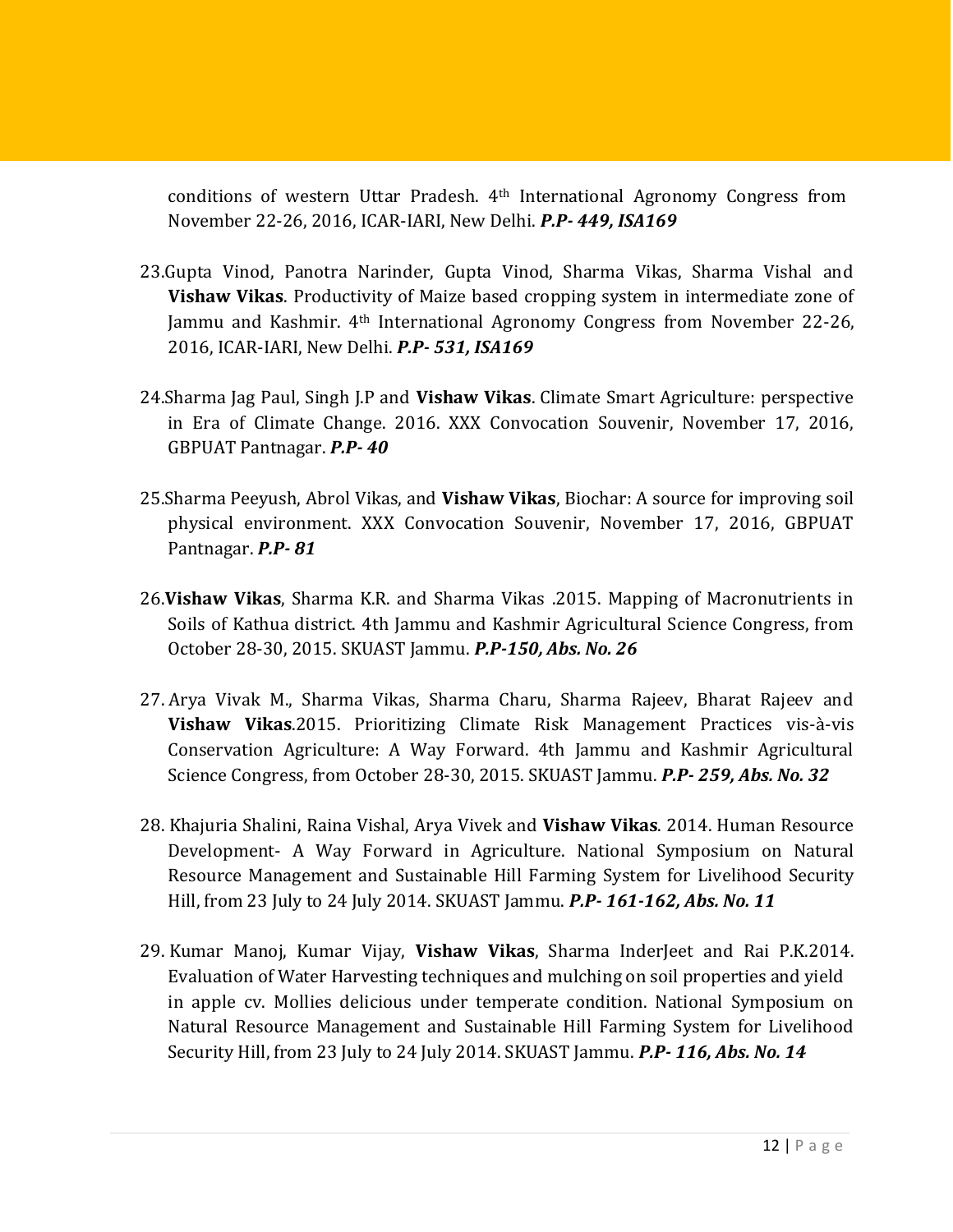#### Publications (Book Chapters)

- 1) **Vishaw Vikas** and Jag Paul Sharma. 2017. Nutrient Management in Organic Crop Production. **Organic Crop Production, Principle and Practices Volume I**: Kalyani Publishers. *P.P- 200-218*
- 2) Veena Sharma, Mahender Singh, Vikas Sharma, **Vishaw Vikas** and Narinder Panotra. 2019. Remote Sensing: A vital approach for transforming Indian Agriculture. **Integrated Transformation of Agriculture**, New India Publishing Agency. *P.P- 391- 405*
- *3)* Jag Paul Sharma, Shahid Ahmad. Vikas Sharma, Narinder Panotra and **Vishaw Vikas**. 2019. Strategic agro-technological approaches to mitigate climate change. **Climate Change and Hill Agriculture**, Directorate of Research, SKUAST-J. *P.P-46-55*
- *4)* Narinder panotra, Vikas Sharma, Shahid Ahmad, M.C Dwivedi and **Vishaw Vikas**. 2019. Organic Agriculture: A strategy for management of Climate Change. 2019. **Climate Change and Hill Agriculture**, Directorate of Research, SKUAST-J. *P.P- 149- 152*
- 5) Jag Paul Sharma, Vikas Sharma, Vikas Abrol and **Vishaw Vikas**. 2017. Soil Health for Sustainable Organic Farming, Volume I: **Organic Crop Production, Principle and Practices Volume I**: Kalyani Publishers. *P.P- 187-199*
- 6) Jag Paul Sharma and **Vishaw Vikas**. Organic Farming for Sustainable Food and Nutritional Security. **Agriculture Marketing and Economics (In press)**, New Delhi Publishers.
- 7) Jag Paul Sharma and **Vishaw Vikas**. 2011. Glossary of Technical Terms: **Quality Seed Production of Vegetable Crops, Volume I General Aspect,** Kalyani Publishers. *P.P-421-430*

#### Publications (Others)

- 1) Pamphlet (Hindi) –Biochar: Preparation and Use.
- 2) Pamphlet "Nutrients and their deficiency symptoms" (In Press)\*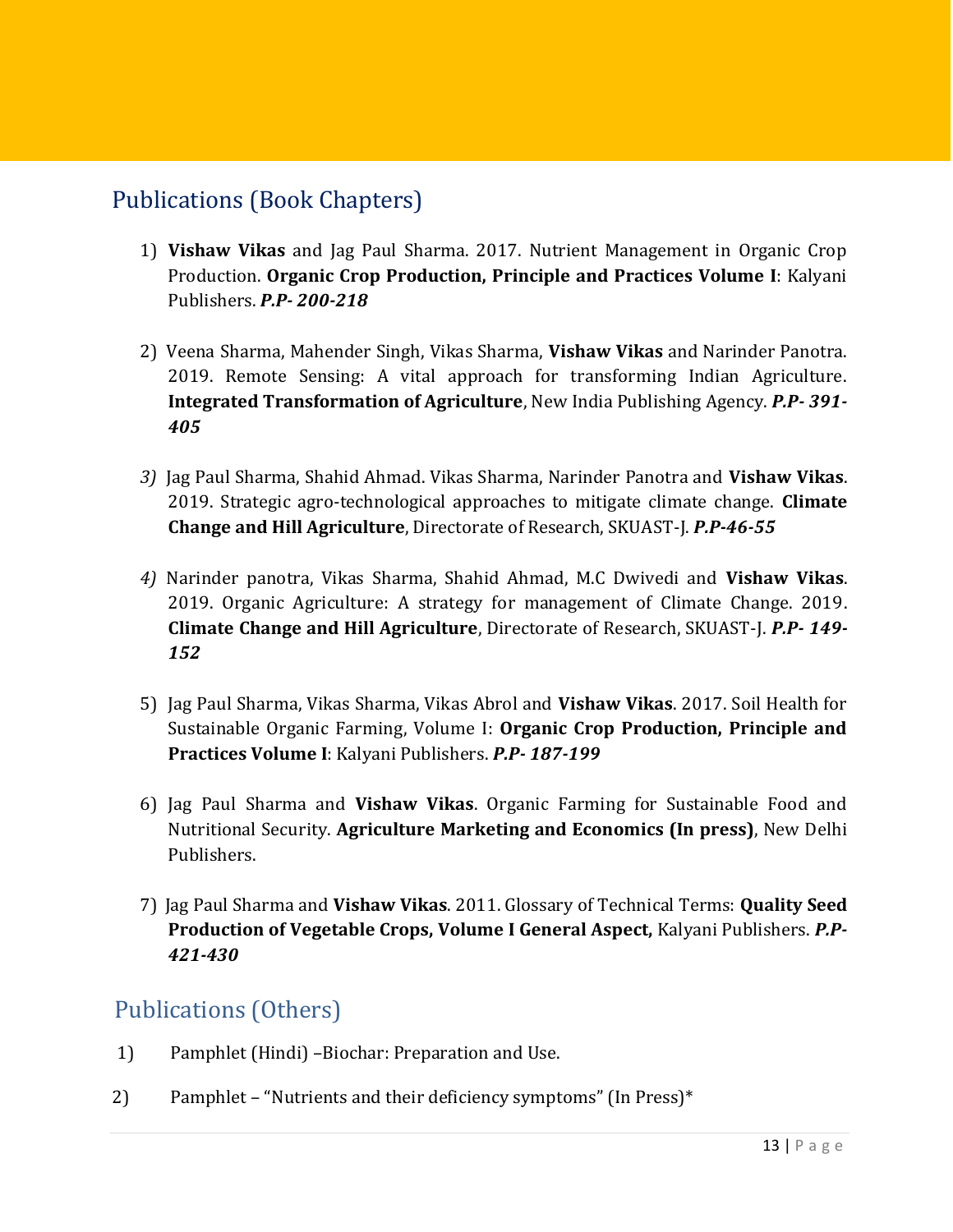#### Hobbies

- **Scientific Photography**
- **Eco-agri travelling**
- **Tennis**
- **Badminton**
- **Yoga**

### Technical Literacy

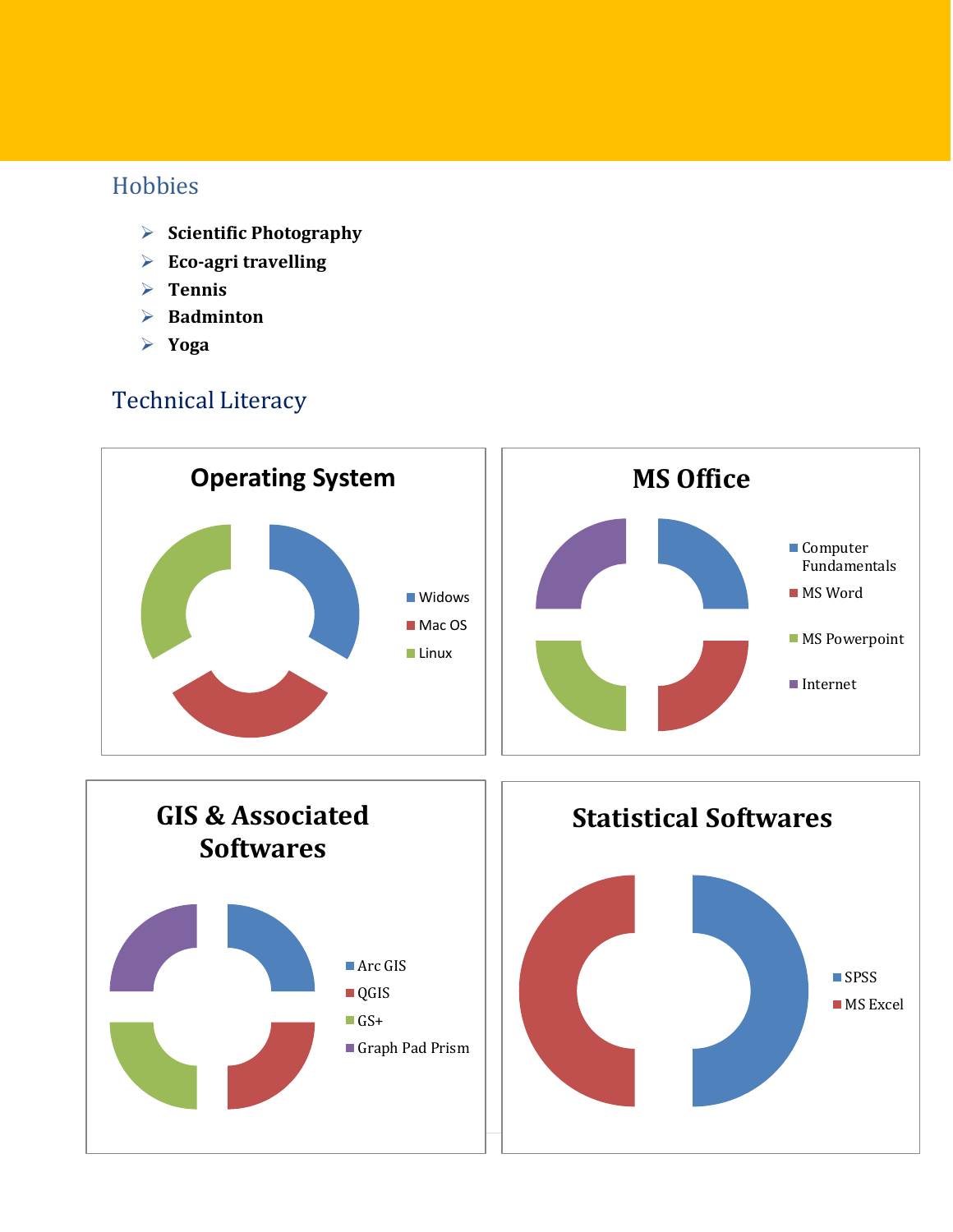#### Training Programs / Conferences attended

- i. Participated in **5th Jammu and Kashmir Agricultural Science Congress** on "Climate Change Management for Sustainable Agriculture, Livestock Farming and Ecological Development" at SKUAST Jammu from 14-16 October, 2019.
- ii. Attended 2 days **National Conference on Women Empowerment through Agro-Entrepreneurships for Security (WE-2019)** from February 07-08, 2019. SKUAST Jammu.
- iii. Attended 7 days training program on **"Mapping of adoption of improved varieties and their management in Jammu & Kashmir"** from June 25th to July 1st 2018 organized by **International Food Policy Research Institute at SKUAST Kashmir.**
- iv. Participated in **4th International Agronomy Congress** on "Agronomy for Sustainable Management of Natural Resources, Environment, Energy and Livelihood Security to Achieve Zero Hunger Challenge" from 22-26 November, 2016 at ICAR, New Delhi, India.
- v. Participated in 1 day online workshop on **"A-view software"** conducted by **Amrita University in association with IIT Bombay and Ministry of Human Resource Development, Govt. of India** on 29th July 2016.
- vi. Participated in **4th Jammu and Kashmir Agricultural Science Congress** on "Technological Innovations, opportunities and challenges for Sustainable Rainfed agriculture for Food and Livelihood Security" at SKUAST Jammu from 28-30 October, 2015.
- vii. Participated in 1 day workshop on Quality Production of Basmati Rice 2014 by **Basmati Export Development Foundation (APEDA)** at SKUAST JAMMU on 27th June 2014.
- viii. Participated in 1 day workshop on Quality Production of Basmati Rice 2013 by **Basmati Export Development Foundation (APEDA)** at SKUAST JAMMU on 31st July 2013.
- ix. Participated in 3 days "Fertilizer Orientation Course" organized by **Fertilizer Association of India** at SKUAST JAMMU from 14-15th February 2012.